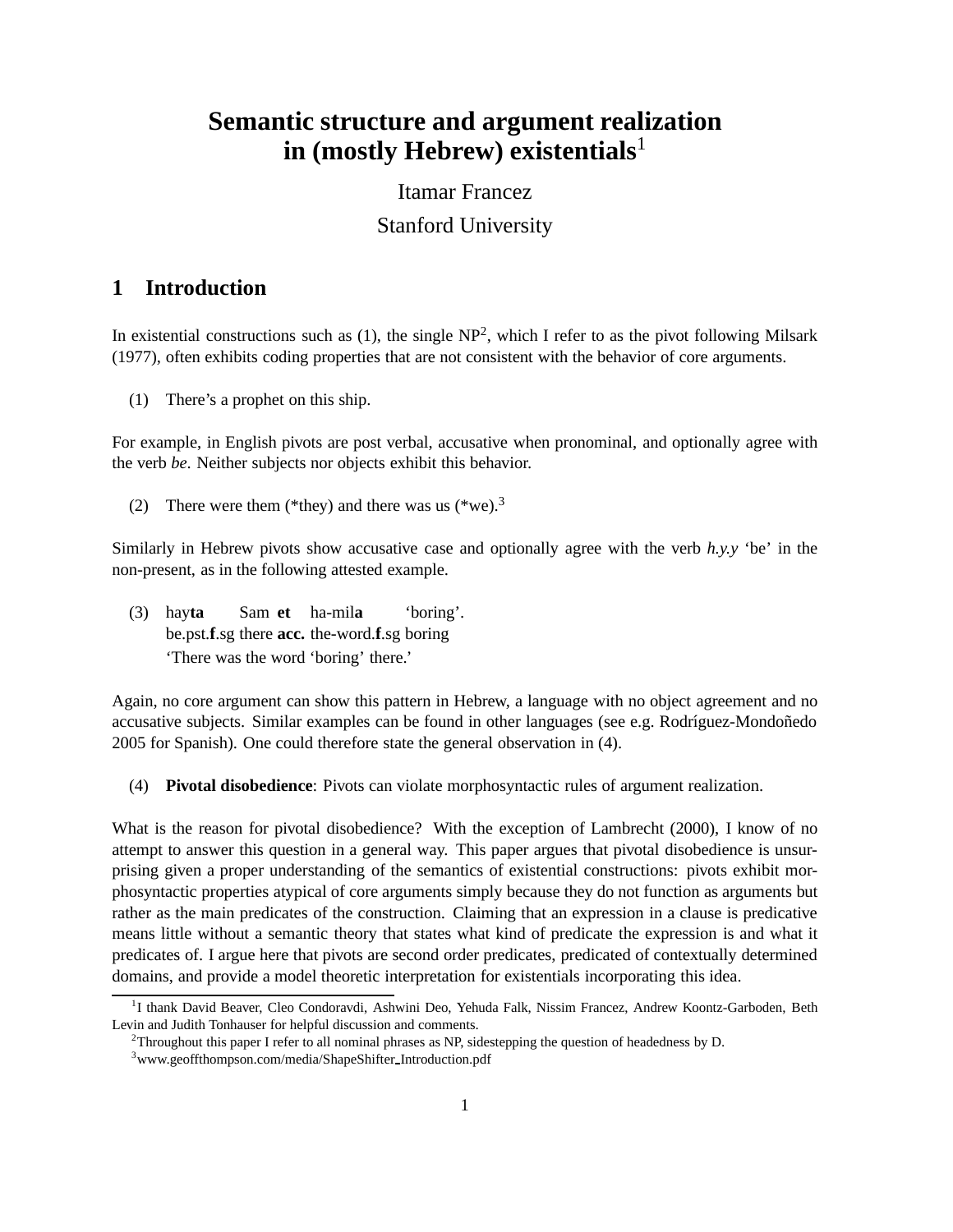A predicative analysis of pivots argues against several analyses that have been popular in the syntactic literature. These are analyses in which existentials are seen as a type of locative predication (e.g. Lyons 1967; Freeze 1992), analyses in which the existential involves a small clause argument of a copular verb (e.g. Freeze 1992; Chomsky 1981, 1986; Hoekstra and Mulder 1990) and analyses in which the pivot is an argument of an unaccusative predicate (e.g. Levin and Rappaport Hovav 1995, Harves 2003<sup>4</sup> and Doron 1983, Falk 2004 for Hebrew).

The approach outlined here also rules out the semantic analysis often posited in the literature (e.g. Milsark 1974; Keenan 1987) that the pivot is a semantic argument of the predicate expressed by the XP that follows it (e.g. *on this boat* in (1)).

### **2 Predication and the syntax–semantics interface**

Probably all theories of grammar, generative or not, posit a principled relation between form and meaning. The nature of this principled relation varies significantly, but it seems fair to say that in generative linguistics, all frameworks assume that clause structure and morphosyntactic systems such as case and agreement as well as some aspects of clause structure are regulated by a principle like the one in (5).

# (5) **Semantics-Morphosyntax Correspondence:**

Morphosyntax reflects semantic aspects of predication.

This principle is reflected for example in the GB system of thematic structure and the  $\theta$ -criterion (Williams 1994), in Dowty's 1991 theory of proto-roles, in Baker's 1988 UTAH, in Jackendoff's (1990) Lexical Conceptual Structure, in the theory of predicate decompositions (e.g. Levin and Rappaport Hovav 1998), and in the Logical Structure of Role and Reference Grammar (e.g. Van Valin and LaPolla 1997; Van Valin 1993).

By "semantic aspects of predication" in (5) I mean the basic distinction between a predicate and its arguments. One may wonder whether this distinction can justifiably be called semantic. For example, it does not by conceptual necessity correspond to anything in a model theoretic semantics. If it is intuitive to think of the predicate–argument distinction as corresponding to that between function and argument, no such correspondence is in general required for compositional semantics, and in fact in Montague grammar no such correspondence exists. Nevertheless, a semantic distinction between argument and predicate is *empirically* necessary, since stating the most basic generalizations about grammatical behavior presuppose it. For example, in order to express the presumably universal fact that an active transitive predicate maps the causer argument to subject and the undergoer argument to object, but never the reverse, one must be able to distinguish a predicate from its arguments at a semantic level, and determine independently of clause structure what the predicate "says about" the arguments.<sup>5</sup> The predicate–argument

<sup>&</sup>lt;sup>4</sup>Harves's analysis combines a small clause approach with an unaccusativity approach: the pivot is the internal argument of a small clause unaccusative predicate.

 ${}^5$ Chierchia (1985) argues that the distinction between arguments and predicates should in fact be strictly correlated with the distinction between arguments and functions in the formal apparatus. He posits the following principle of functional correspondence:

**Functional Correspondence:** A lexical item  $\alpha$  is syntactically a function (belongs to a syntactic category of the form A/B) iff it is semantically a function (that is, its meaning is of type  $\langle a, b \rangle$ ).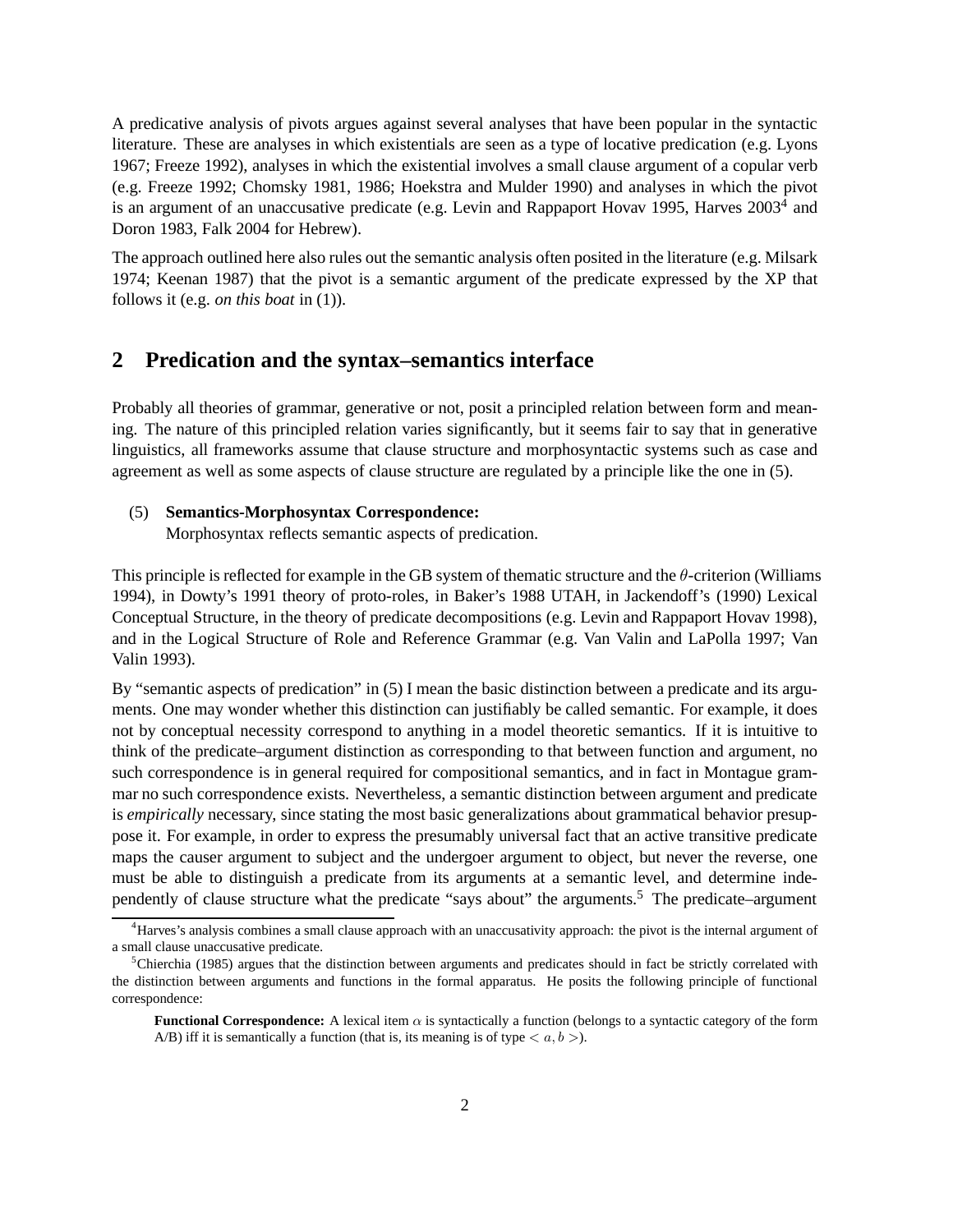distinction can be cashed out in structural terms (as in most examples listed above) or in terms of lexical entailments as in Dowty's theory, but it must be made and must be made semantically.

If the correspondence between semantic predicate–argument structure and morphosyntactic form is taken seriously, then the morphosyntactic properties of existential sentences should be no exception. The morphosyntactic form of pivots should relate to their role in the predicational structure of existentials. However, it is exactly the difficulty in stating the predicational structure of existentials which has made the so difficult to characterize. Consider the sentence in (6).

(6) There are [people who voted for them].

The bracketed phrase in (6) seems to be an NP. If *there* is meaningless as it probably must be (see Keenan 1987) and if the verb *be* denotes some identity function as is often assumed (but not always, e.g. McNally 1998), then it is not clear what in the sentence could take this NP as an argument or alternatively be its argument.

The rest of this paper is structured as follows. In the next section I briefly discuss two approaches to the predicational structure of existentials: the locative approach and the unaccusative approach. I point out problems with both and reject them. In section 3.4 I argue that the pivot is semantically a predicate in the existential construction and provide a compositional semantics for the construction incorporating this claim. In section 4 I show how the semantic analysis I propose accounts for the behavior of Hebrew pivots.

# **3 Pivots and the semantic structure of existentials**

What then is the semantic structure of existentials? What is the predicate and what is/are the argument(s)? Two approaches have been prominent. According to the first, existentials are locative predications, inherently related to locative copular sentences. According to the second, existentials are headed by an unaccusative predicate.

#### **3.1 Existentials as locatives**

By far the most common answer to the question of the semantic structure of existentials in the literature is that existentials are semantically locative predications. In terms of predication, the intuition behind this view is that in both existentials and copular locatives the main predicate is a locative predicate predicated of an NP. One motivation for this view comes from the observation that existentials and copular locatives sometimes have the same truth conditions, and that in some languages they seem to involve exactly the same material. For example, intuitively the two sentences in (7a) are both true iff the set of knives has a non-empty intersection with the set of things located in the cupboard. In the general case, an existential and a locative copular sentence would have the truth conditions in (7b).

- (7) a. [[*There are some knives in the cupboard*]] = [[ *Some knives are in the cupboard*]] = 1 iff  $[[\text{ *knives* ]] ∩ [[\text{ *in the cupboard* ]}]≠ $\emptyset$$ 
	- b. [[ DP ]]∩[[ locative ]] $\neq \emptyset$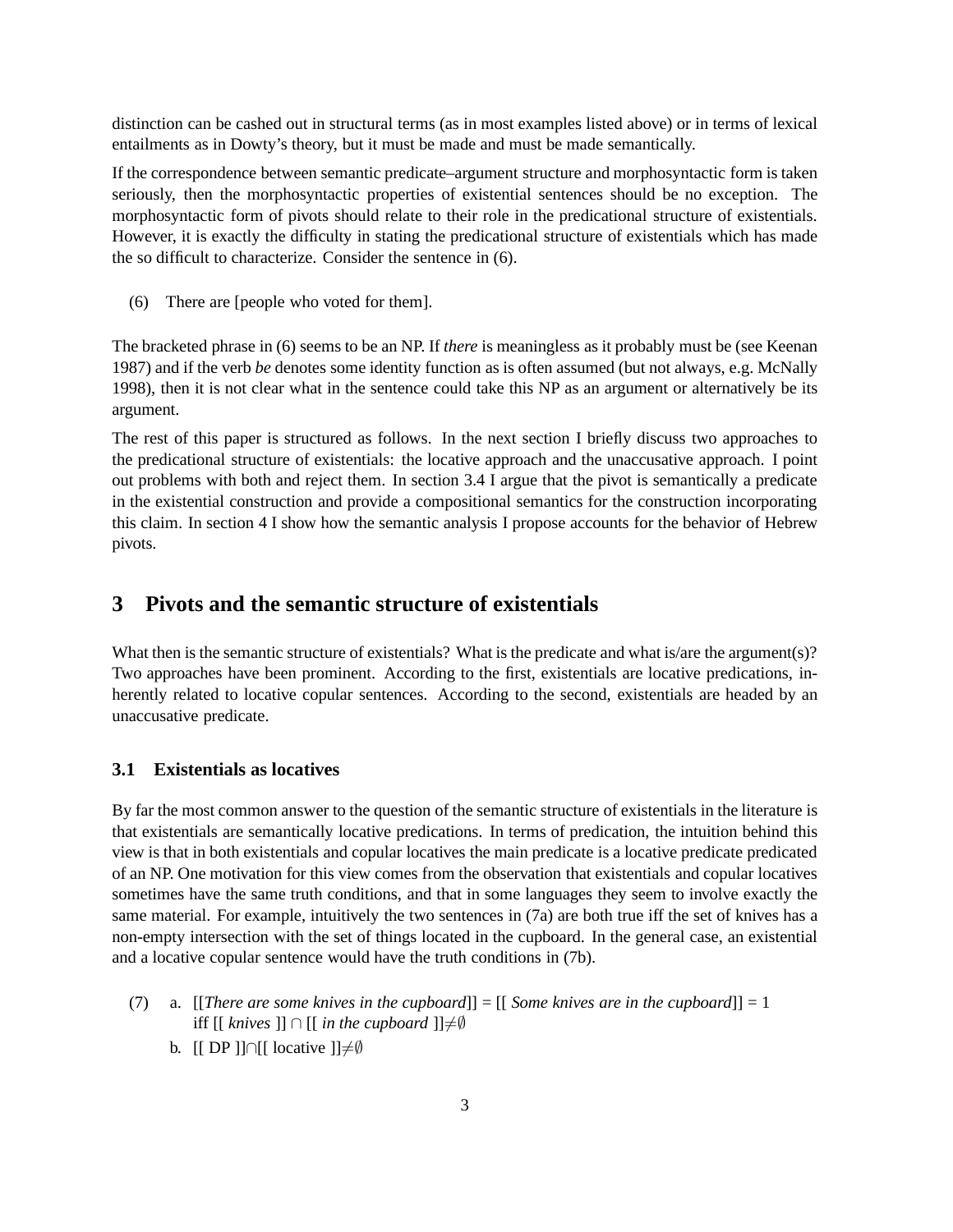Another motivation comes the observation that existentials seem to involve locative elements in many languages. The following quote from Lyons summarizes this kind of argument:

. . . in many, and perhaps in all, languages existential and possessive constructions derive (both synchronically and diachronically) from locatives . . . There is no need to stress the connection between existential and locative sentences. The occurrence of an originally deictic particle in the existential sentence in many European languages (Eng. *there*, Fr. *y*, Ital. *ci*, etc; and cf. Ger. *dasein*) testifies to the diachronic development . . . In fact, the 'existential' *be*-copula does not normally occur in English without a locative or temporal complement and it might appear reasonable to say that all existentials sentences are at least implicitly locative (the term 'locative' being taken to include both temporal and spatial reference).

Lyons 1967:360

Finally, another motivation for this view comes from the fact that in some languages the equivalents of English existential and locative copular sentences involve the same material in different orders (see Clark 1978 for a typological survey).

To capture these affinities, many theories model existentials and locative copular constructions as having a common underlying structure, usually involving a small clause, as in (8) from Freeze (1992). For Freeze, existentials and copular locatives are achieved by "a re-ordering of the same constituents" (Freeze 1992:556).



On this and on small clause analyses (such as the various versions of *there*-insertion, Chomsky 1981, 1986), any differences between existentials and copular locatives are purely syntactic. In Freeze's analysis the difference is in which constituent raises to SpecIP, where raising is motivated by a formal definiteness feature. If the subject of the PP is definite it may raise, and if the subject is indefinite and the location definite then they location may raise. In other analyses the difference is motivated by theory internal considerations such as case theory. I do not discuss these approaches here at length, but point out two problems.

First, case driven analyses such as Chomsky (1986) are predicated on the assumption that pivots receive nominative case from Infl through an A-chain with the expletive. Yet pivots are not nominative in many languages, including English (cf. (2) above).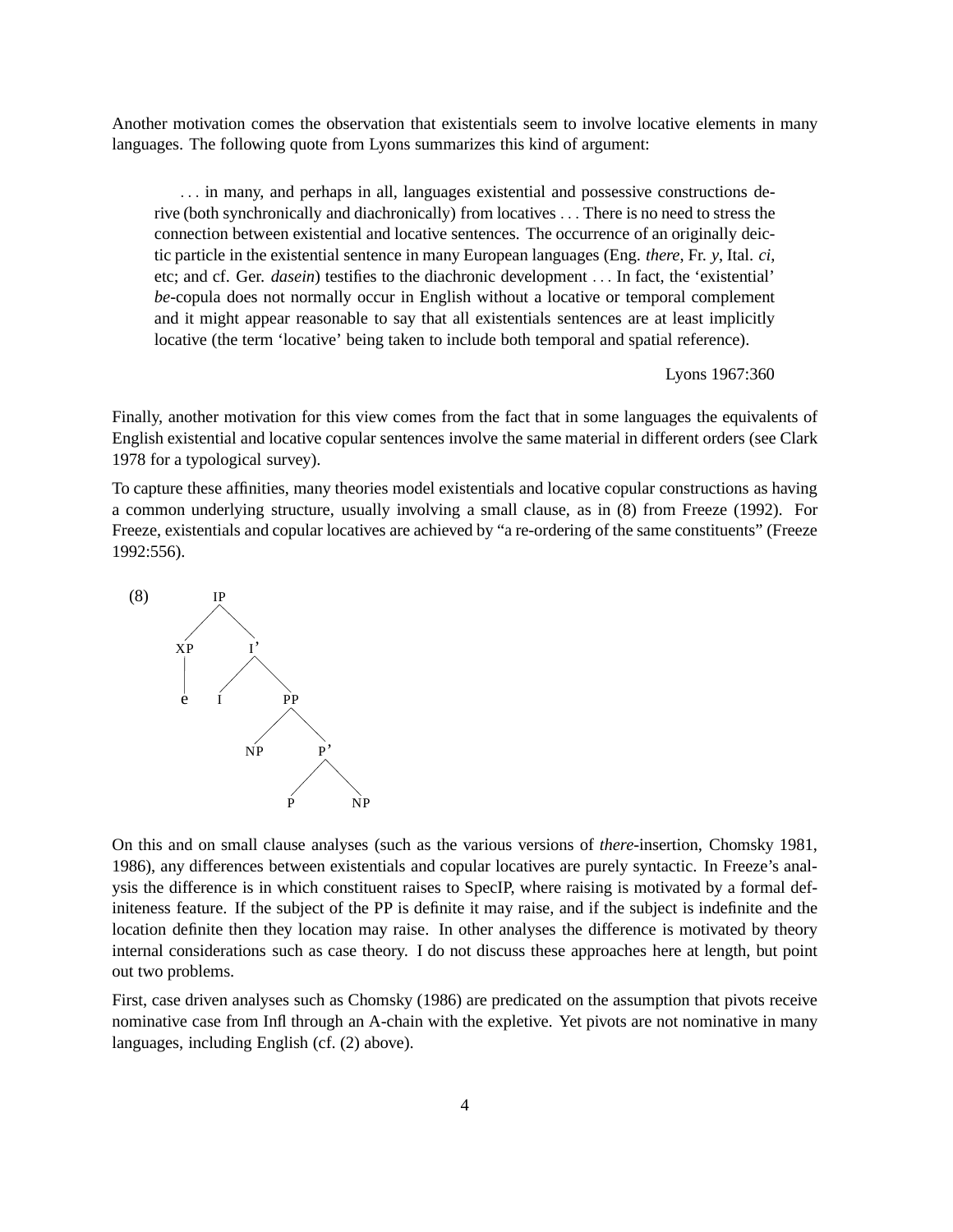Second, analyses based on a formal definiteness feature such as Freeze (1992) predict that existentials should never have locatives that are less definite than the pivot.<sup>6</sup> This prediction is not borne out in languages like Hebrew that do not exhibit a definiteness effect, nor is it borne out in English, as shown by the following example from Virginia Woolf's *Night and Day*.

(9) Surely there's the toasting-fork somewhere?<sup>7</sup>

Furthermore, if it is really definiteness that drives the movement operations responsible for the differences between copular and existential constructions, it is not clear to me why copular constructions with indefinite subjects and definite predicates, such as *Some idiot is in the elevator*, are ever generated. For these reasons I conclude that a purely syntactic explanation of the differences between existential and locative copular constructions is not forthcoming.

Another explanation of the differences between existentials and locative copulars that assumes them to be semantically equivalent is the information structural explanation of Lambrecht (2000). Briefly put (and hence oversimplified), Lambrecht's explanation is that existential constructions are an instance of what he calls *sentence focus*. A sentence focus proposition is a proposition that lacks a topic–focus articulation and in which the whole proposition is in focus. Pivots are subjects in a sentence focus construction which has a non-sentence focus counterpart (the locative copular construction), and are therefore subject to a principle of detopicalization, stated in (10) (where SF= sentence focus, PF= predicate focus).

#### (10) **The principle of detopicalization** (Lambrecht 2000:624)

SF marking involves cancellation of those prosodic and/or morphosyntactic subject properties which are associated with the role of subjects as topic expressions in PF sentences.

The detopicalization principle is implemented by endowing the subject with formal properties that are prototypically associated with focal elements, and the unmarked focal element is the object. While I find this line of explanation intuitively convincing, it is subject to the objection that pivots are not necessarily focal – they can be topical. This is exemplified by the Hebrew sentence in (11)

(11) ha-be'aya im ha-sefer ze Se-en the-problem with the-book dem that-neg.exist him in.def-library oto ba-sifriya. The problem with the book is that they don't have it in the library. (lit: ... that there isn't it in the library)

The upshot of the discussion so far is that analyses which take both existentials and copular locatives to involve a locative predication have trouble explaining why the two constructions look so different from each other across languages. However, there strong semantic reasons to reject the basic premise on which such analyses rest, namely the semantic claim that existentials are locative predications. I argue that existentials are not semantically locative for two reasons:

- (a) The main predicate in existentials is not locative.
- (b) The locative element in existentials (when there is one) is not the main predicate.

<sup>&</sup>lt;sup>6</sup>It is also worth noting that without a theory of what the formal definiteness feature is marking, and how this definiteness distinction carries over to quantificational NPs, it is difficult to see how this approach can be explanatory.

<sup>7</sup> http://www.litrix.com/nightday/night027.htm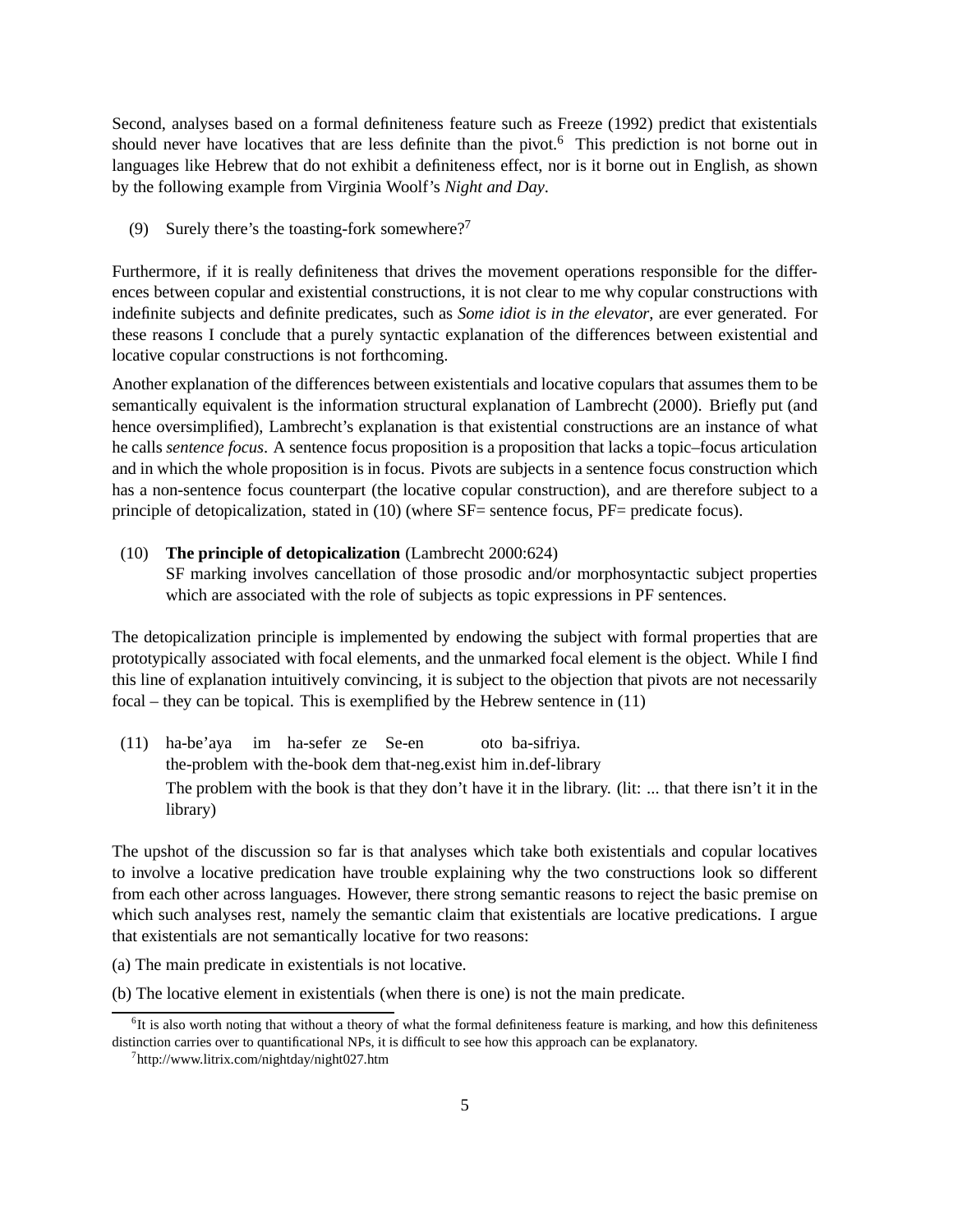#### **3.1.1 The main predicate in existentials is not locative**

A locative predication is one which the main predicate predicates a location of an entity (or set of entities). While copular locatives always predicate a location of an entity or set of entities, existentials have a wider range of meaning, demonstrated in (12). These sentences are so called *bare existentials* (BEs); they do not involve any overt material following the pivot.

| (12) | a. There is no telling what will happen.       | (POSSIBILITY)  |
|------|------------------------------------------------|----------------|
|      | b. There are many ways to reach enlightenment. | (EXISTENCE)    |
|      | c. There are handouts (if you want one).       | (AVAILABILITY) |

The equivalent copular construction for each of these existentials would involve a different main predicate: *be possible* in (12a), *exist* in (12b) and *be available* in (12c). None of these predicates is particularly locative, certainly not prepositional as Freeze's analysis would require. Furthermore, there is no one locative predicate to head the supposed small clause in these examples and which captures all of these meanings.

The common strategy about BEs in locative approaches is to employ the intuition that "To be is to be somewhere" (e.g. Lyons 1967; Partee 2004) and argue that the sentences in (12) involve some deictic locative/temporal predicate, like *here* or *now*, and hence assimilate to locative predication. However, the presumed deictic predicate can never be expressed as an explicit locative predicate, casting serious doubt on its locative character.

- (13) a. \* No telling what will happen is here/now/somewhere/sometime.
	- b. \* Many ways to reach enlightenment are here/now/somewhere/sometime.
	- c. Handouts are here  $\neq$  There are handouts (available, but not here).

I therefore conclude that whatever the main predicate is in existentials, it is not a locative predicate predicated of the pivot. This of course does not mean that it *cannot* be a locative predicate, only that it does not have to be a locative predicate, and hence that existentials cannot be semantically reduced to locative predications.

#### **3.1.2 The locative element in existentials is not the main predicate**

What about existentials that do involve a locative element? There are various reasons to believe that this element is not a main predicate.

First, as is sometimes pointed out in the literature, the locative element in existentials is omissible, whereas the locative element in copular locatives is not:

- (14) a. There are 9 planets.
	- b. \*9 planets are.
	- c. There was an accident.
	- d. \*An accident was.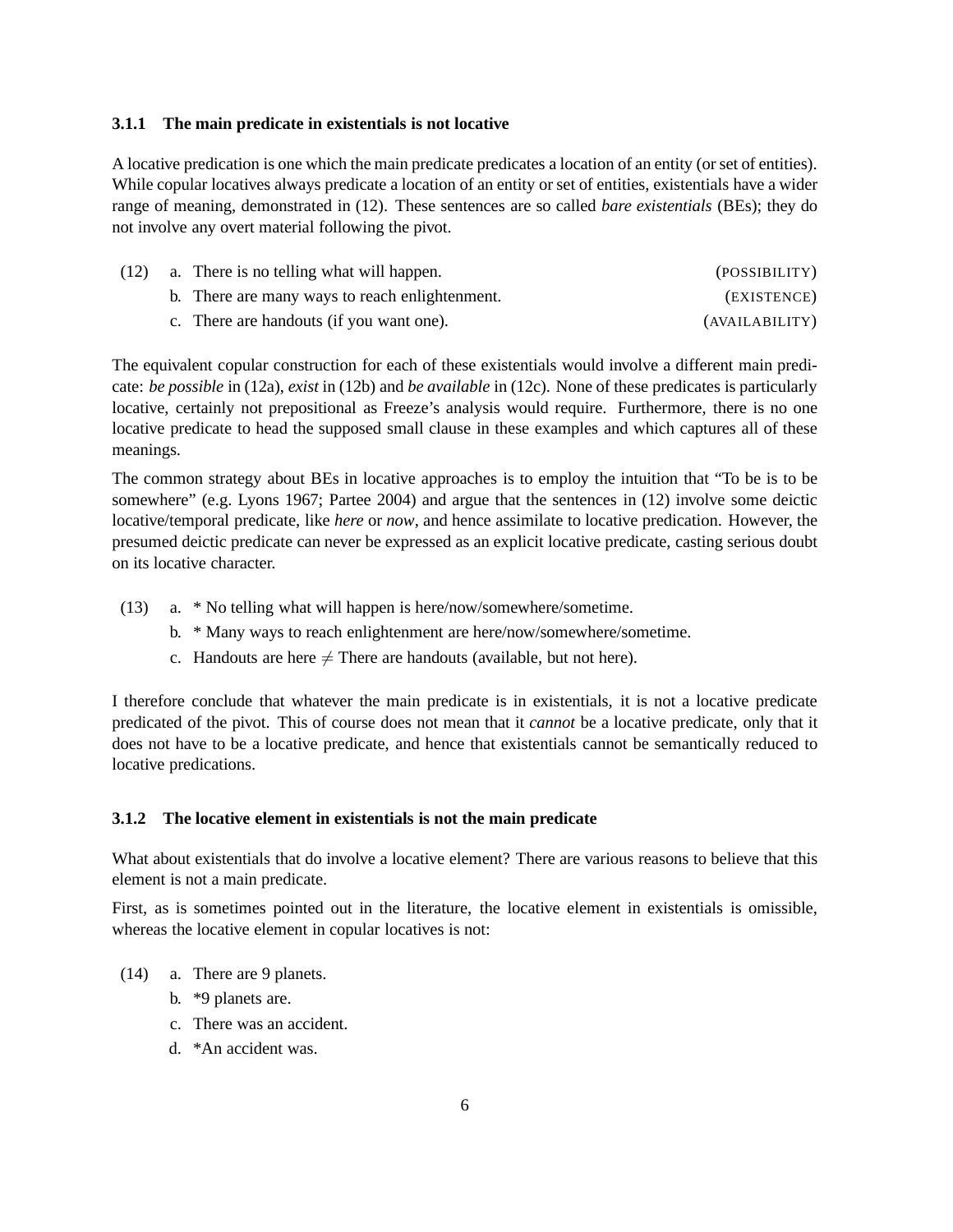This indicates that the status of the locative is different in existentials and locative copulars. Generally, the presence of the main predicates is required to license the presence of its arguments. The main predicate also contributes in the default case the content asserted of discourse referents. For these reasons, main predicates are not in general omissible, and there is no phenomenon of "predicate drop" equivalent to pro-drop. This suggests that the locative element in existentials is not a main predicate.

Finally, there are cases of existentials with locative elements in which the locative element cannot possibly be a locative predicate, and is therefore ungrammatical in a locative copular construction, as exemplified in  $(15)$ .<sup>8</sup>  $(15b)$  can only mean that I do not come from any beach. It cannot mean what  $(15a)$ means, namely that the place I come from does not have a beach.

- (15) a. There's no beach where I'm from.
	- b. \*No beach is where I'm from. (On intended meaning)

This shows that even when there is locative material following the pivot, it does not have the semantic function that the locative predicate in a locative copular construction does.

To summarize this section, I have argued that existentials and locatives are not semantically parallel. Existentials do not necessarily involve locative meaning, and even when a locative element follows the pivot, it is not the main predicate in existentials, and is not necessarily semantically equivalent to a locative predicate in a copular construction.

#### **3.2 Existentials as unaccusatives**

A prevalent approach to existentials relates them to unaccusativity. On this approach, the pivot is an argument of an unaccusative predicate, i.e. an underlying object / internal argument / theme (Burzio 1986; Levin and Rappaport Hovav 1995; Falk 2004; Doron 1983, *inter alia*). Two questions arise if such an analysis is adopted. First, what is the unaccusative predicate in an existential construction and what is its meaning? Second, can the properties of pivots be explained by unaccusativity? Specifically, if existential predicates are unaccusatives they should share properties with other unaccusatives; whatever properties distinguish the unaccusative class from other intransitives should also characterize existential predicates. I discuss each in turn.

#### **3.2.1 Existential copulas/predicates are not unaccusative**

What would make existential predicates unaccusative? Presumably, it would be an argument structure with a single core argument that is semantically a theme. For example, Levin and Rappaport Hovav (1995) (LRH) define verbs of existence as dyadic predicates with two internal arguments, a theme and a location. Existentials are unaccusative because they have an unaccusative argument structure involving a theme and a location.

(16) BE(theme, loc) is an unaccusative argument structure.

 ${}^{8}$ This is one example in a line of examples that show that the locative in existentials is an contextual adjunct rather than a predicate. Examples and discussion are found in Francez (In preparation).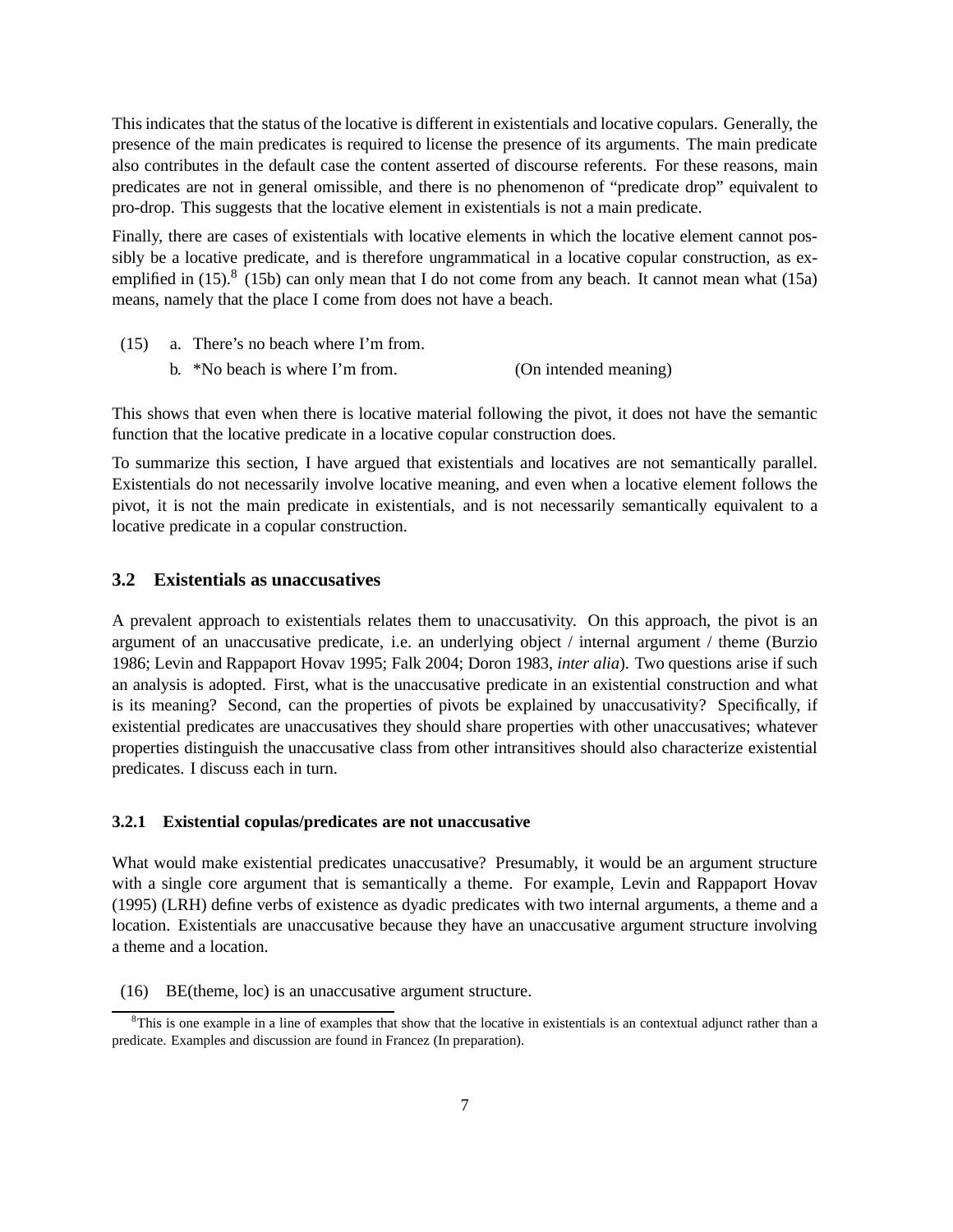However, if (16) is the argument structure for existentials, it is surely the argument structure of copular 'be' as well, at least in copular locatives. Hence, if 'be' is unaccusative, copular 'be' should also be unaccusative. Yet copular sentences do not show properties of unaccusatives in many languages, at least in relation to traditional unaccusativity diagnostics. For example, in Italian, copular *essere* does not allow ne-cliticization, though all unaccusatives do (see e.g. Van Valin 1990; Bentley 2004).<sup>9</sup> In French, copular constructions do not allow expletive *il*, while all unaccusatives do. In Russian, copular constructions do not allow genitive of negation, but all unaccusatives do. This is summarized in the table in (17).

| Language                | phenomenon               | unaccusatives | copular locatives |  |
|-------------------------|--------------------------|---------------|-------------------|--|
| Italian (Bentley 2004)  | <i>ne</i> -cliticization | ves           | no                |  |
| French (Schwartz 1993)  | expletive <i>il</i>      | ves           | no                |  |
| Russian (Schwartz 1993) | genitive of negation     | ves           | no                |  |

#### (17) **Unaccusatives vs. copular locatives**

It therefore seems unlikely that unaccusativity can be made to generally explain the morphosyntactic properties of pivots that separate them from canonical arguments such as the subject of a copula. In the next two subsections I demonstrate the unwanted results yielded by an unaccusative analysis for both English and Hebrew existentials.

#### **3.2.2 Unaccusativity does not explain English existentials**

According to LRH (also Hale and Keyser 2002; Hoekstra and Mulder 1990, among many others), English *there*-insertion is an unaccusative diagnostic, and hence *be* is an unaccusative predicate, at least when it has the argument structure in (16) above. However, existential *be* does not behave like an unaccusative in several respects.

First, while English unaccusatives can realize their single argument as a subject (without an expletive), existential *be* often cannot realize its theme as subject. (18a) does not have a counterpart in which *be* is the main verb and the pivot is its subject, as evidenced by the ungrammaticality of (18b,c). In contrast, an unaccusative verb like *arrive* can realize its single argument either as a canonical subject or in the post-verbal position typical of pivots, as shown in (18d,e).

- (18) a. There *are* three ways out of here.
	- b. \*Three ways *are* out of here.
	- c. \*Three ways out of here *are*.
	- d. There *arrived* four riders.
	- e. Four rider *arrived*.

Existential *be* can also show impersonal agreement, whereas no other unaccusative in English can.

<sup>9</sup>As shown by e.g. Levin and Rappaport Hovav (1995) and Bentley (2004), many of the criteria usually taken to target unaccusatives, and *ne*-cliticization in particular, do not in fact target the same class of verbs as other criteria for unaccusativity do, and apply also to some unergative verbs. Nevertheless, these criteria target a class that includes *at least* the unaccusatives. The point here is that if existentials are unaccusative by virtue of having an unaccusative argument structure, then whatever these criteria target, they should not differentiate existentials from locative copulars. Yet they do.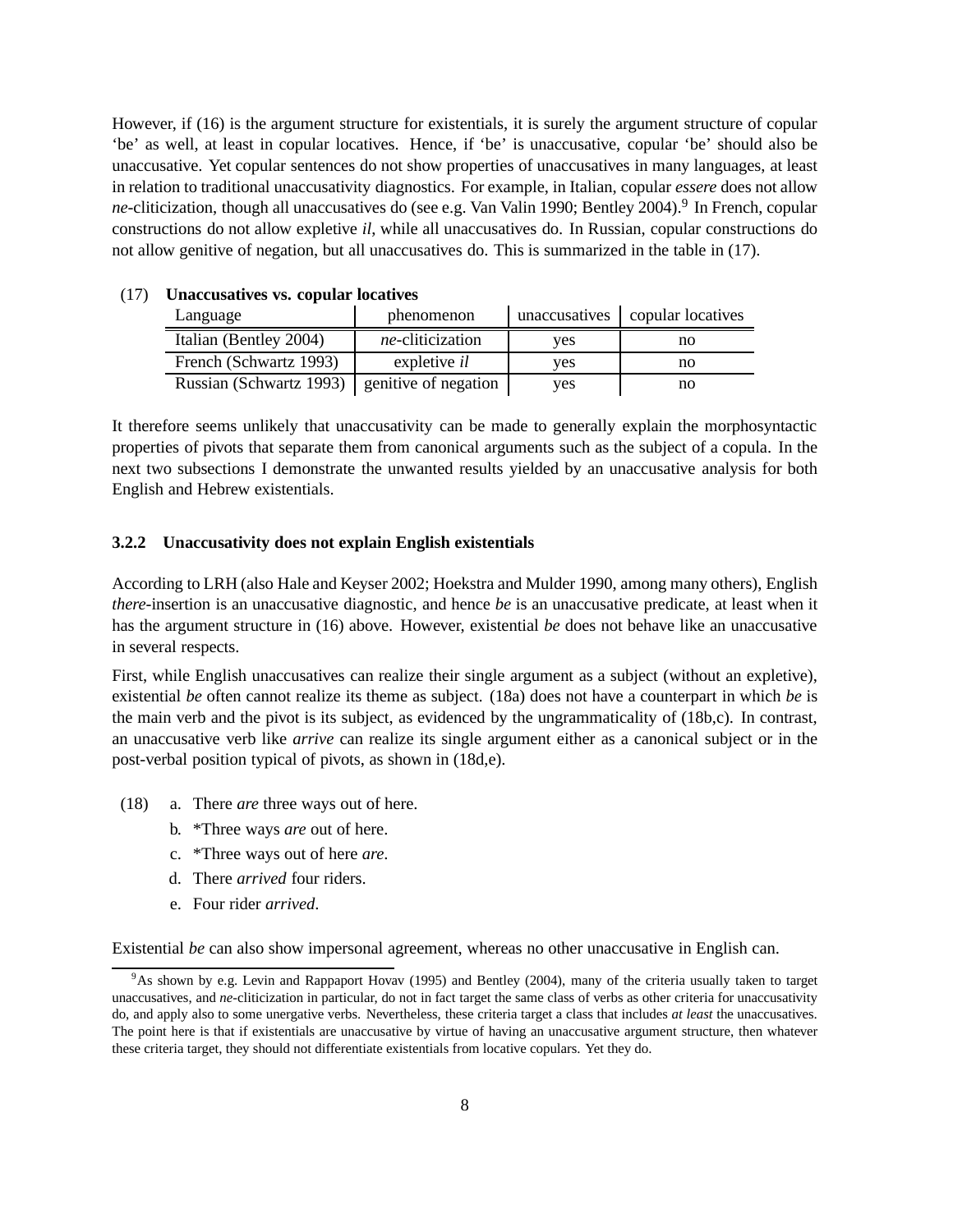- (19) a. There'*s* three riders outside.
	- b. \*There arrives / is arriving three riders.

The behavior of existential *be* does not therefore parallel the behavior of unaccusatives in English.

#### **3.3 Unaccusativity does not explain Hebrew existentials**

Hebrew existentials in the present are formed with the existential lexemes *yeS* 'there is' and *eyn* 'there isn't', examples are given in (20). Recall that the Hebrew pivot is marked with accusative case when definite, as in this example.

(20) yeS / e(y)n et ha-sefer Sela yeS / e(y)n acc. the-book of.3.f.sg in.def-library ba-sifriya. 'They don't have her book in the library.' (Lit.: There isn't her book in the library.)

Several analyses of *yeS* as unaccusative are found in the literature, of which I mention only two, that of Doron (1983) and the most recent one of Falk (2004) (see also Borer 1984; Melnik 2002).

Falk's analysis recognizes two entries for *be* verbs (see also Bresnan 2001):

- *be*<sub>1</sub>: occurs with adjectival and nominal predicates.
- *be*<sub>2</sub>: occurs with locatives, which are not predicates but obliques.

*be*2 is then analyzed as an unaccusative predicate that can realize its single core argument as either subject or object. The unaccusativity of  $be_2$  is taken to explain the possibility of accusative case (and post-verbal position) for the Hebrew pivot.

Doron (1983) claims that *yeS* has a single theme argument. Following Borer (1984), she assumes that *yeS* has been reanalyzed as an accusative case assigner, according to Borer a reanalysis typical of "ergative" predicates, i.e. predicates that assign no role to their subject and a theme role to their nominative object (in other words, unaccusative predicates).

These analyses, and any analysis that attempts to explain the behavior of pivots in Hebrew by alluding to unaccusativity, faces two problems. The first problem is a false generalization. The option of realizing the theme argument as an object is not a available at all to unaccusatives in Hebrew, as shown in (21). If  $\gamma e S/e(\gamma)n$  are unaccusative lexemes, then they are unique in their class.

- (21) a. \* nafla fall.pst.3.f.sg acc the-cup.f et ha-kos. 'The cup fell.'
	- b. \* met die.pst.3.m.sg acc the-dog et ha-kelev. 'The dog died.'

The second problem for such analyses is that they obscure a distinction between unaccusatives and *yeS*. While unaccusatives can always realize their argument as subject as in (22), *yeS* cannot do so, as exemplified in (23)-(25). This is true even when *yeS* agrees with the pivot, as in (24) and (25).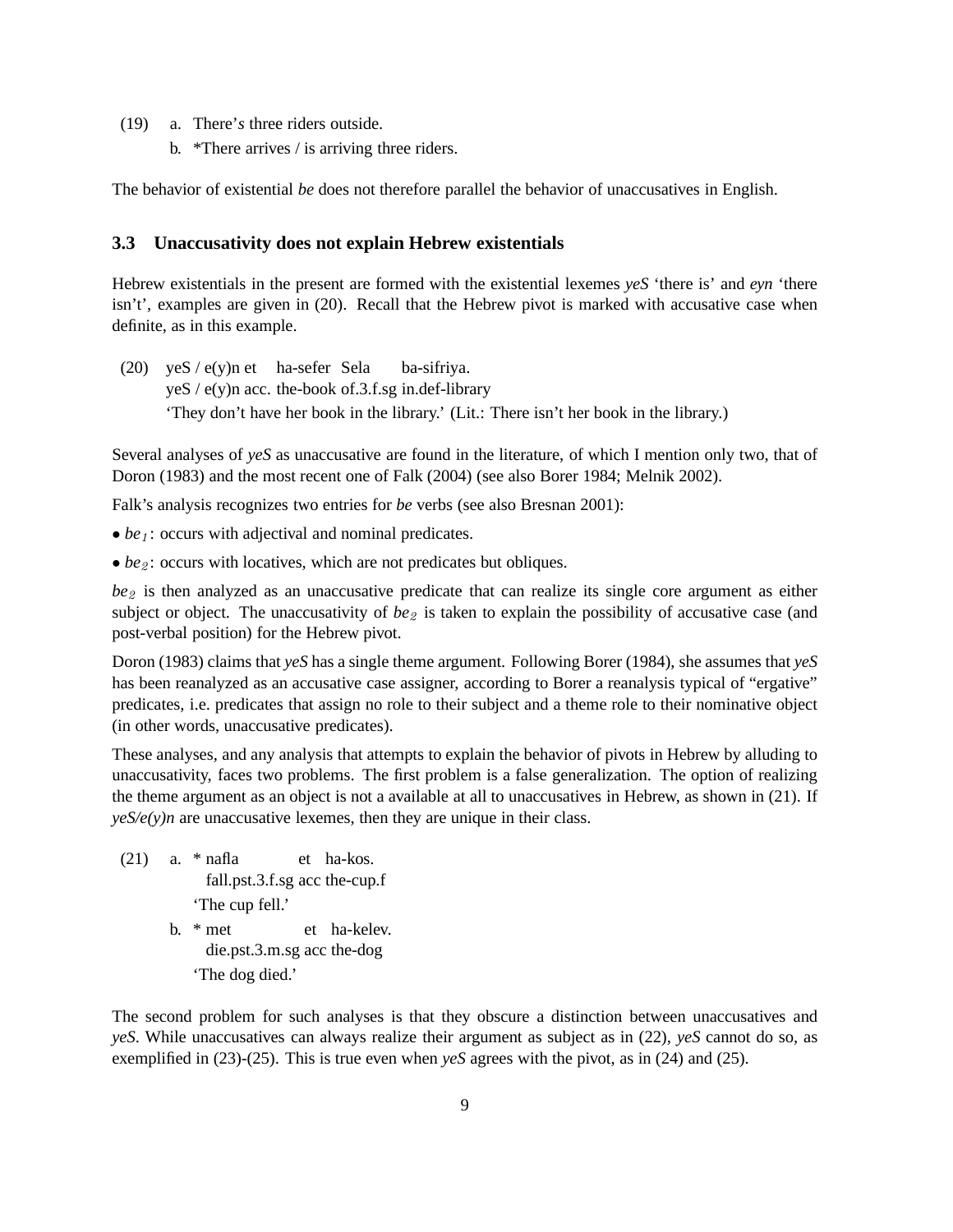- (22) a. ha-kos nafla. the-cup.f fall.pst.3.f.sg 'The cup fell.'
	- b. ha-kelev met. the-dog die.pst.3.m.sg 'The dog died.'
- (23) a. yeS maspik sukar. yeS enough sugar 'There's enough sugar.'
	- b. \* maspik sukar yeS. enough sugar yeS 'There's enough sugar.'
- (24) a. yeS et ha-seret ba-kolno'a. yeS acc. the-movie in.def-cinema 'The movie is showing at the theater.' (Lit.: There's the movie in the theater.)
	- b. ha-seret \* yeS / ?? yeSno the-movie yeS / yeS-3.m.sg in.def-cinema ba-kolno'a. 'The movie is showing at the theater.'
- (25) a. yeS dfika ba-oto yeS dent.f in.def-car 'There's a dent in the car.' /
	- b. \* dfika yeS dent yeS.3.f.s in.def-car yeSna ba-oto  $\rightarrow$  'A dent is in the car.'

In Hebrew too then, as in English, the existential lexemes do not pattern morphosyntactically with unaccusatives.

To summarize this section, I have argued that an unaccusative approach cannot account for the differences between existential and locative constructions in the general case, and that such an approach wrongly classifies pivots with the single argument of unaccusatives in both English and Hebrew. This is of course not surprising, given the observation of pivotal disobedience with which this paper begun. If pivots violate general patterns of argument realization, they are not expected to pattern with the argument of an unaccusative predicate any more than with the argument of any other predicate.

The question then remains, what *is* the main predicate of existential sentences? Assuming that copulas do not contribute contentful meaning and take predicative complements, a natural candidate is the pivot.

## **3.4 Pivots as predicates**

My claim is that the pivot is the main predicate of the existential construction. Intuitively, to say that something is a predicate is to say that it describes a property of something. The immediate question is: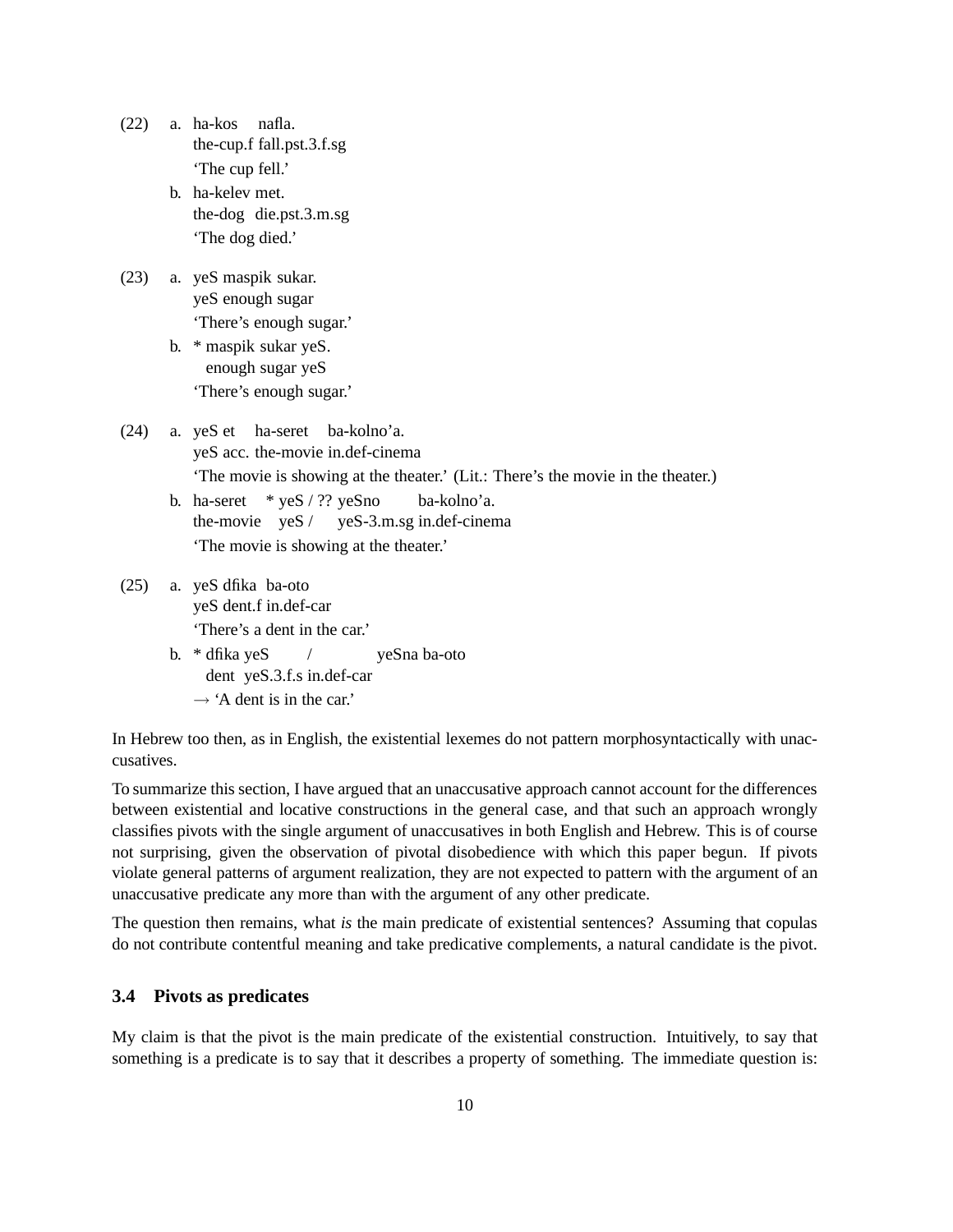what is the pivot a predicate of?

A natural answer is found in Barwise and Cooper (BC,1981) . According to them, the pivot is a predicate of the domain of quantification *E*. The truth conditions they give to (English) existentials is given in (26).

(26)  $[$  *[ there be NP ]* $] = NP'(E)$ 

BC's semantics is however too strong. The relevant domain of which a pivot is predicated is not necessarily E. For example, (27a) is not equivalent to (27b), as it would be if the pivot were predicated of E in this example.

- (27) a. There's no hot water.
	- b. Hot water doesn't exist.

My suggestion is that the pivot is a predicate of a contextually determined domain of quantification. In terms of predication, the predicational structures I suggest for existentials and copular locatives can be described schematically as in  $(28)$ .<sup>10</sup>

#### (28) **Predication in existentials and locatives**:

| Construction                | Predicate    | Argument                  |
|-----------------------------|--------------|---------------------------|
| Copular locatives: LOCATIVE |              | theme                     |
| Existentials:               | <b>PIVOT</b> | contextually given domain |

Formally, the meaning I assign to existentials can be described as follows. Assume a model *M*=<*E,I,L,T*>, where L and T are non-empty sets of locations and times respectively. The denotation of a pivot is a property of sets of type  $\langle\langle e,t\rangle,t\rangle$ , as is argued by BC and many others (e.g. Keenan 1987; Zucchi 1995; Keenan 2003). The "semantic subject" of an existential, the sole argument of the pivot predicate, is a contextually given domain of quantification. Such a domain can be defined by a domain function  $F_d$ : L×T→2<sup>E</sup>. This function associates some sub-domain of E to any spatiotemporal coordinate. When an existential is uttered, the time and/or location about which the statement is made, i.e. the topic time/location, are fed to this function, and the resulting domain then acts as the argument of the generalized quantifier denoted by the pivot.

The existential predicate (realized as *be*, *yeS*, etc.) can be seen as denoting a function from generalized quantifiers to  $\{0,1\}$ , as in (29). A sample derivation of a Hebrew existential sentence is given in (30).

(29)  $[[ \text{ yes } ]] = \lambda P_{\leq \leq e, t > t > P} (F_d())$ 

#### (30) **A sample derivation**:

- a. yeS mayim xamim yeS water.pl hot.pl
	- 'There is hot water.'
- b.  $[$  yeS  $] = \lambda Q [Q(F_d(*c*,t_c>))]$
- c. [[ mayim xamim ]] =  $\lambda P \exists x$ [hot water'(x)  $\wedge P(x)$ ]

<sup>&</sup>lt;sup>10</sup>These are schematic representations used for expository purposes, not levels of semantic representation. Whether or not structural semantic representations are useful for analyzing existentials is an issue I do not have anything to say about here.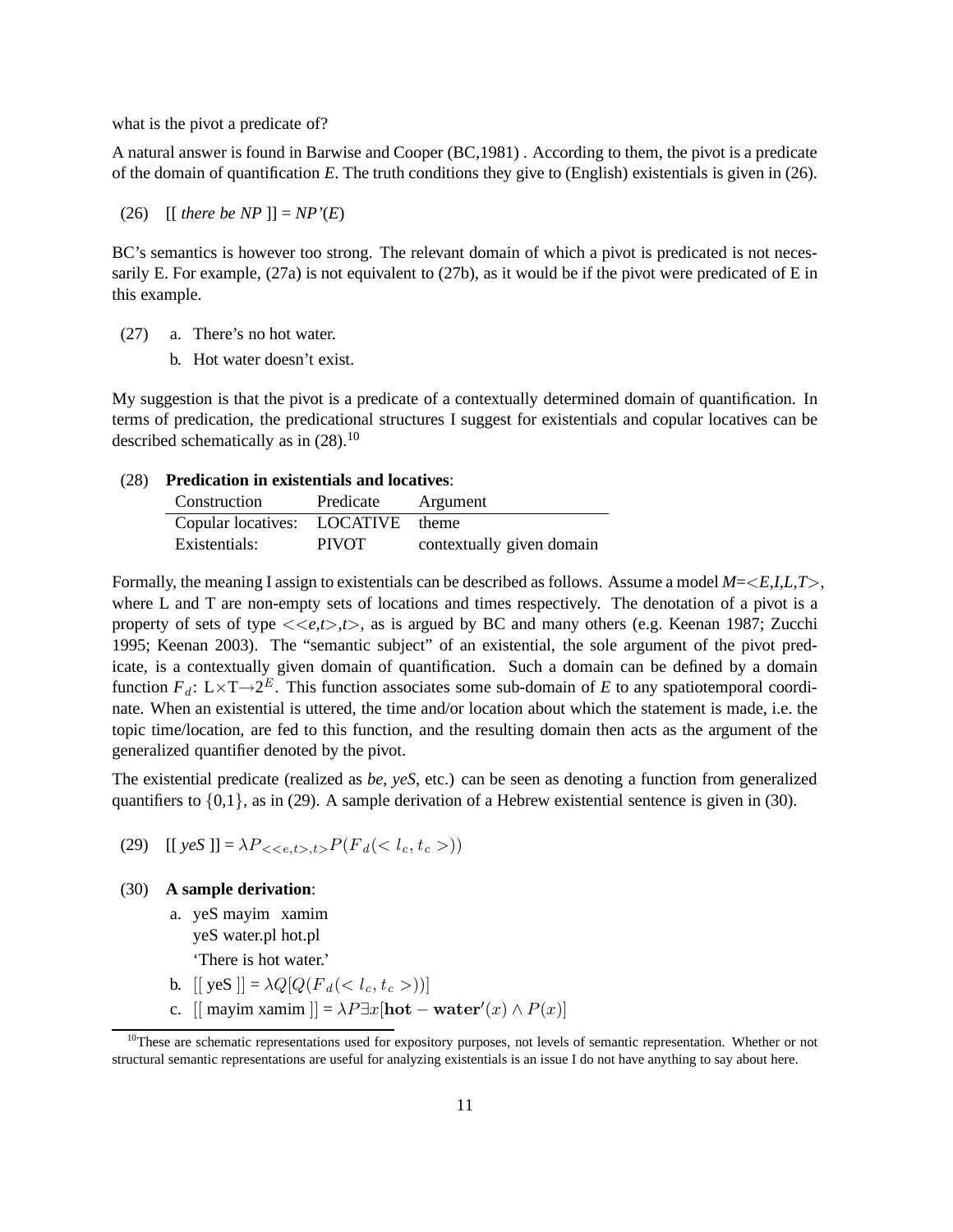d. [[ yeS mayim xamim ]] =  $\lambda Q$ .[ $Q(F_d(< l_c,t_c>)$ ] $(\lambda P \exists x [\text{hot}-\text{water}'(x) \wedge P(x)])$  =  $\lambda P \exists x [\textbf{hot} - \textbf{water}'(x) \wedge P(x) (F_d(*l<sub>c</sub>, t<sub>c</sub> >))] =*$  $\exists x[\textbf{hot}-\textbf{water}'(x) \land x \in \overrightarrow{F}_d()]$ 

On this analysis, the argument of the pivot is a contextually determined domain, not a lexical predicate. In some contexts, the relevant domain is the domain of quantification *E*. In many others it is not. The domain relevant to determining the truth conditions of an existential is determined from a time/location pair. Such a pair does not have to be given by context – it can be explicit in the utterance. Expressions denoting locations that cannot function as predicates but only as arguments/adjuncts are perfectly acceptable as arguments of the pivot, hence the grammaticality of (15) above, repeated here.

(31) a. There's no beach where I'm from.

b. \*No beach is where I'm from. (On intended meaning)

That the single NP in existentials is a predicate has been suggested in the syntactic literature by e.g. Williams (1980) and Safir (1987). However, their conception of predicate is purely syntactic. I have argued above (section 2) that predication must be defined on a semantic level as well as a structural one. No syntactic analysis I am aware of which claims the pivot is a predicate provides an explicit semantics for the construction to substantiate this claim. There is another semantic analysis of existentials available in the literature on which pivots are in some sense predicates, namely that found in McNally (1992, 1998). According to McNally, pivots denote nominalized functions in the sense of Chierchia and Turner (1988), and the existential predicate denotes a property of such nominalized functions, namely the property of being instantiated at some index. McNally's analysis is far too rich to be done justice here, and I believe there is much affinity between her analysis and the one developed here. However, there are important differences. The first is that on McNally's analysis pivots are arguments of an instantiation predicate, whereas I have assumed their role in the sentence is predicative. Second, the assumption that pivots denote nominalized functions has several consequences to which I do not wish to commit, such as a decompositional, adjectival or adverbial analysis of non-monotone and downward monotone quantifiers such as *no* or *exactly one*. 11

Several issues remain unresolved here which should be resolved in a full analysis of existentials. First, as pointed out to me by Ariel Cohen, this analysis entails a treatment of bare plurals as generalized quantifiers, which again is controversial. Second, I have not discussed quantified arguments of pivots, as in (32).

(32) There's a Bible in every hotel room.

As far as I am aware, there is no discussion of such cases in the literature. The interesting observation about them is that the quantified locative is interpreted with wide scope relative to the pivot. I do not discuss such cases here (they are discussed in Francez In preparation), but point out only that regardless of their exact formal treatment, quantified locatives provide a priori evidence for the view of existentials pursued here, since one interpretation available to them in copular sentences is not available to them in existentials. Thus, (33) can mean that there is a Bible (the Gideon Bible, say) copies of which can be found in every hotel room. No such reading is available for (32).

 $<sup>11</sup>$ There are also various predictions made by McNally's analysis which I believe are problematic. For discussion see Francez</sup> (In preparation)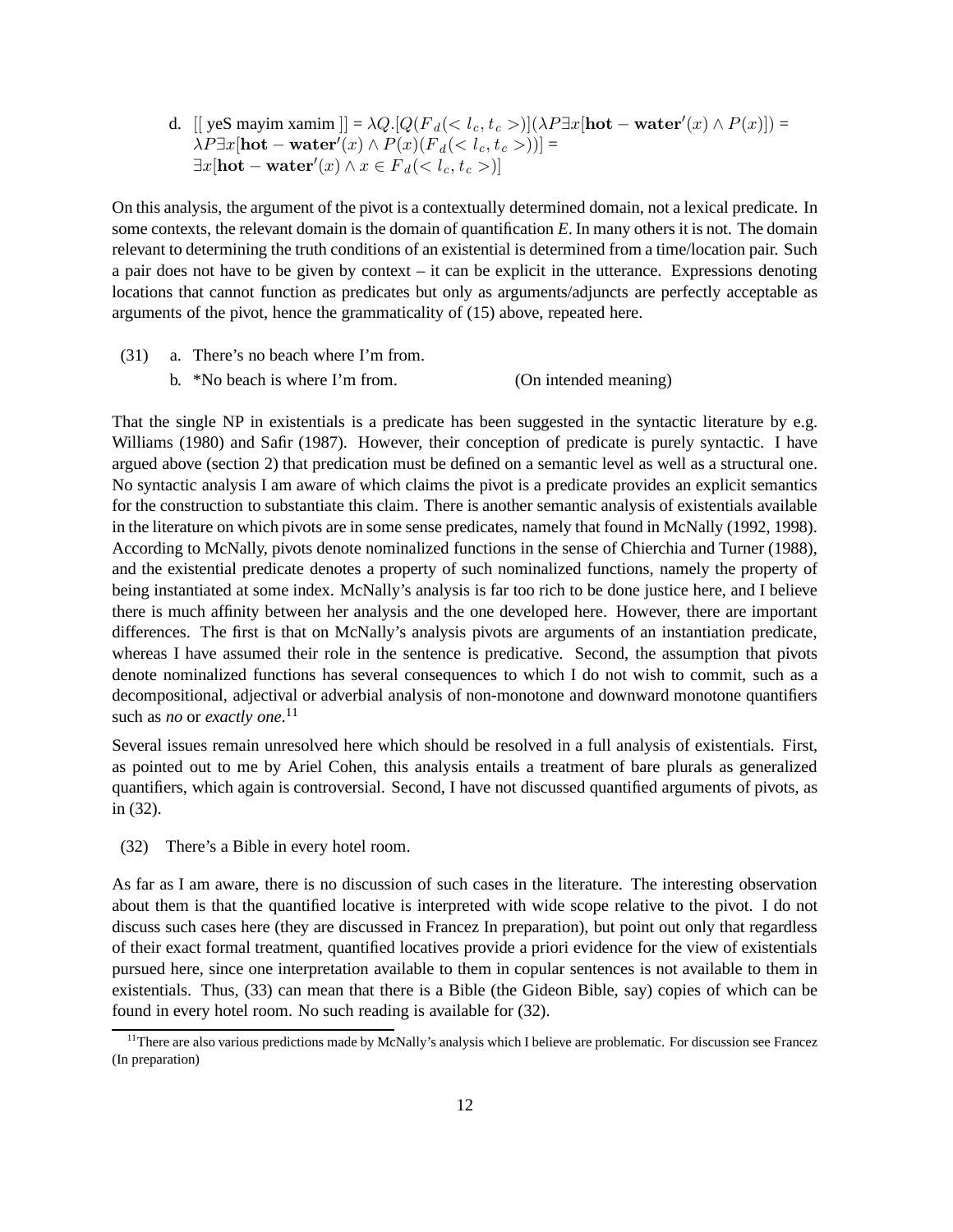(33) A Bible is in every hotel room.

To summarize so far, I have argued that existentials and copular locatives are different semantic predications. The main predicate in existentials denotes a set of contextual domains, whereas the main predicate in copular locatives denotes a set of entities. The existential attributes the property of containing or not containing a type of entity to the domain argument, whereas locatives attribute bring in a location to an entity. The range of meanings available for existentials is wider than that available to locatives, and the range of expressions that can occur as arguments of pivots is wider than that of expressions capable of acting as a predicate in a copular construction.

# **4 Application to the Hebrew data**

The assumption that the pivot is a predicate and the semantics of existentials developed in the previous section make "pivotal disobedience" a misleading name for the observation made at the opening of this paper. If the pivot is not an argument of any predicate, as suggested here, then it is not expected to abide by patterns of argument realization.

But are there any grammatical principles regulating the behavior of pivots? This section argues that, viewed as a predicate, the behavior of the pivot turns out to be quite in line with general patterns of case and agreement in Hebrew.

#### • **Accusative case**:

Pivots in Hebrew are marked with the accusative marker *et*. It is sometimes claimed that accusative marking is only optional in Hebrew.<sup>12</sup> However, pronominal arguments clearly show that this is not the case and accusative case is in fact obligatory.

|  | $(34)$ a. haya *(et) ze Sam.                                          |  |                                                                            |
|--|-----------------------------------------------------------------------|--|----------------------------------------------------------------------------|
|  | be.pst.3.sg acc. that there                                           |  |                                                                            |
|  | 'They had that there / it existed there' (Lit.: There is that there.) |  |                                                                            |
|  | b. yeS oto/*hu                                                        |  | ba-sinematek<br>yeS acc.3sm/nom.3sm in.def-cinemateque                     |
|  |                                                                       |  | 'It's showing at the Cinemateque.' (lit.: There is him in the Cinemateque) |

Accusative case in Hebrew is not restricted to semantic arguments, but occurs also on adjunct predicative expressions that are not predicates of individuals but of events. There are at least two such expression types in Hebrew: degree modifiers and cognate objects, exemplified in (35a) and (35b) respectively. Neither is selected by the main predicate of the sentence, both are predicative, and both are marked with accusative case.

 $12$ Prescriptively, accusative marking in existentials is considered ungrammatical, or at least used to be considered ungrammatical.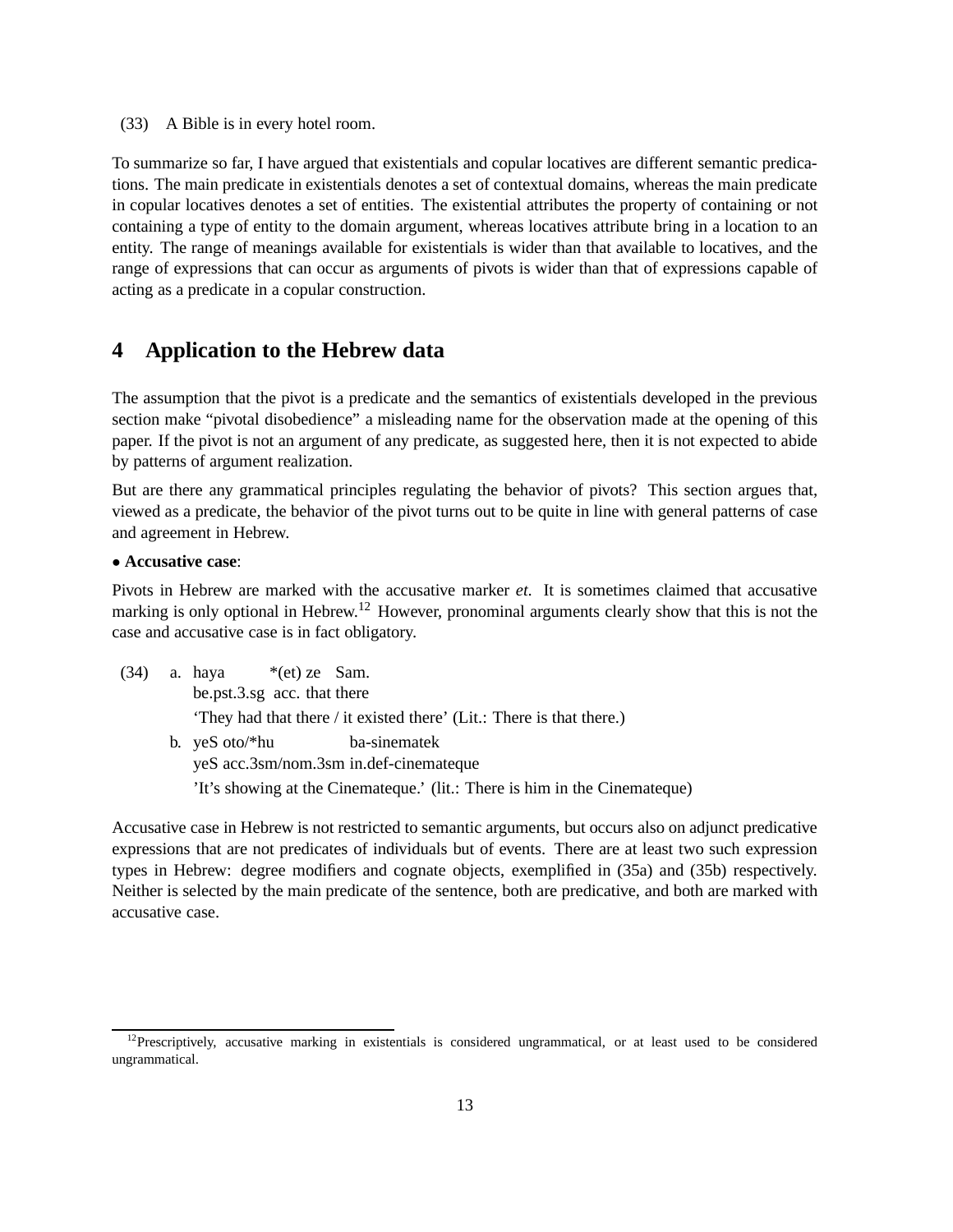#### (35) a. **Degree modifiers:**

racti run.pst.1.sg **acc.** ten **et** aseret ha-kilometrim Se-ha-rofe the-kilometers that-the-doctor recommended himlic. 'I ran the ten kilometers that the doctor recommended'.

#### b. **Cognate objects**:

racti run.pst.1.sg **acc.** the-running most fast.f that-can.pst.1.sg **et** ha-rica haxi mehira Se-yaxolti. 'I ran as fast as I could'.

Of course, the pivot is semantically quite different from degree modifiers and cognate objects. While the latter are predicates of events (see Mittwoch 1998 for arguments that cognate objects are event modifiers), in the semantics proposed in the previous section, pivots are predicates of domains. What these expressions all share however is that they are semantically predicative. Cognate objects and degree modifiers are predicates of events, not individuals. My suggestion then is that pivots are marked accusative because accusative is the default case in Hebrew (and other languages) for predicates of non-individuals.

#### • **Agreement**:

Viewed as an argument, and furthermore one that is marked with accusative case, the fact that the pivot in Hebrew triggers agreement on the existential lexeme is mysterious. Viewed as a predicate, it is not at all exceptional, since a rule of agreement with predicates is independently needed in Hebrew for copular clauses with the demonstrative *ze*, exemplified in (36).

- (36) a. ha-drakon the-dragon.m the-this.m that.f the-animal.f the.most ugly that-see.pst.1.sg in.def-life ha-ze **zot** ha-**xaya** haxi go'alit Se-ra'iti ba-xayim Seli. $^{13}$ . of.1.sg 'This dragon is the ugliest animal I've ever seen in my life.' b. igul circle.m that.f shape.f strange.f zot cura muzara.
	- 'A circle is a strange shape.'

While these examples do not *explain* agreement with the pivot in Hebrew, they provide motivation for it in the synchronic system, and demonstrate that whatever governs agreement with pivots is not a principle of argument coding. I believe that the reasons why Hebrew existentials show agreement are ultimately historical and stylistic. Ziv (1982) for example argues that the current status of the pivot reflects a gradual loss of subject properties. A full explanation for the possibility of agreement with the pivot calls for a serious diachronic and sociolinguistic analysis, which goes well beyond the scope of this paper.

To summarize, the existential pattern of agreement and case marking is not determined by systematic rules of argument realization, but results from the convergence of different factors, unrelated to one another. The factors affecting existential morphosyntax have to do with the realization of predicative elements in Hebrew.

<sup>13</sup>http://he.wikiquote.org/wiki/harry potter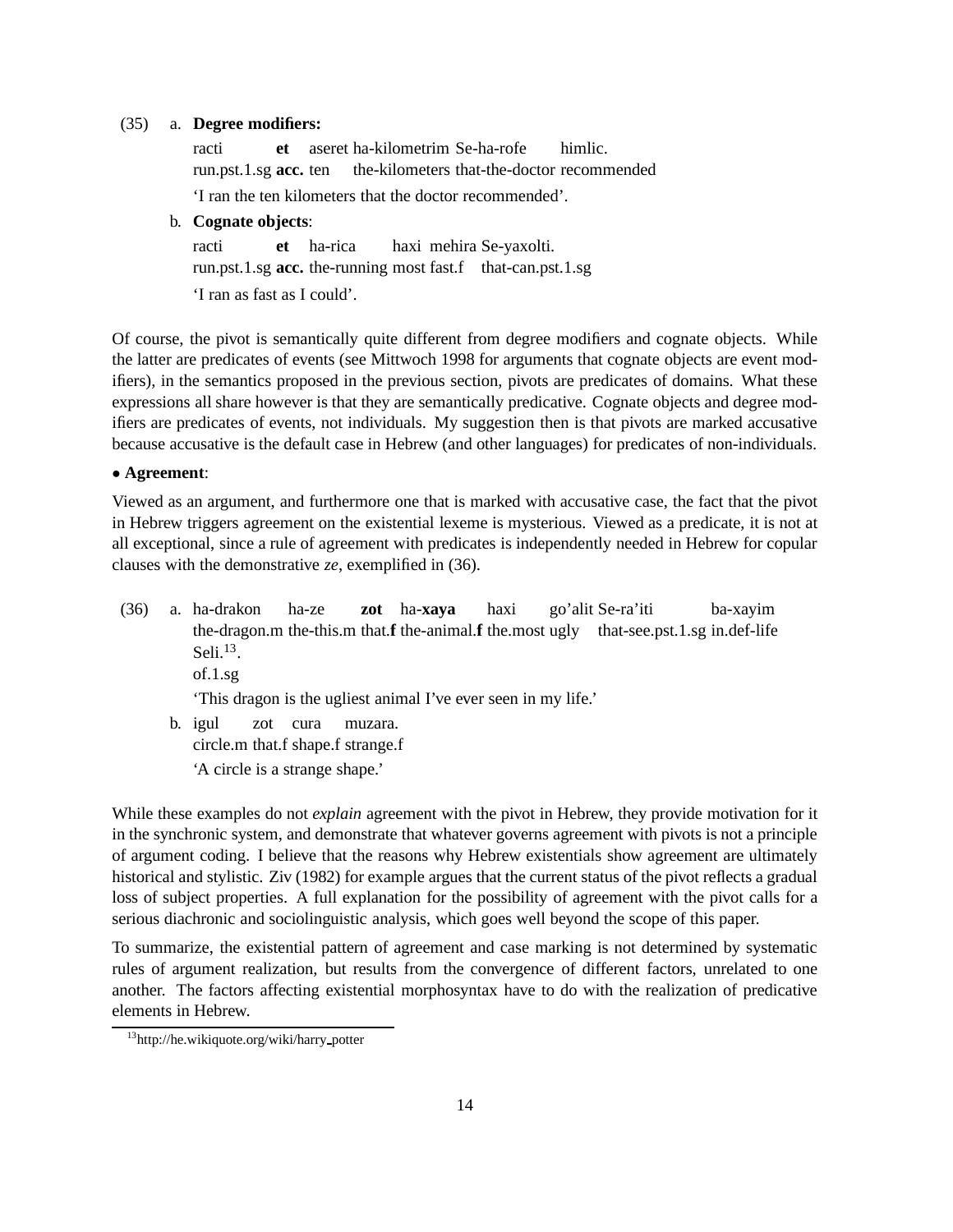# **5 Conclusions**

I have argued that pivots' departure from patterns of argument realization should be traced to their semantics. The semantics of existentials does not involve locative predication, i.e. the attribution of a location to an entity. Instead, pivots are semantically predicates, used to attribute properties to contextually relevant domains. Seen as predicates, the morphosyntactic properties of pivots, at least in Hebrew, are more naturally related to larger patterns in the language.

# **References**

- Baker, Mark C. 1988. *Incorporation: A Theory of Grammatical Function Changing*. Chicago: University of Chicago Press.
- Barwise, Jon and Robin Cooper. 1981. Generalized quantifiers and natural language. *Linguistics and Philosophy* 4:159–219.
- Bentley, Delia. 2004. *ne*-cliticization and split intransitivity. *Journal of Linguistics* 40(2):219–262.
- Borer, Hagit. 1984. *Parametric syntax*. Dordrecht: Foris.
- Bresnan, Joan. 2001. *Lexical-functional syntax*. Malden: Blackwell.
- Burzio, Luigi. 1986. *Italian Syntax*. Dordrecht: Kluwer.
- Chierchia, Gennaro. 1985. Formal semantics and the grammar of predication. *Linguistic Inquiry* 16(3):417–443.
- Chierchia, Gennaro and Raymond Turner. 1988. Semantics and property theory. *Linguistics and Philosophy* 11(3):261–302.
- Chomsky, Noam. 1981. *Lectures on Government and Binding*. Dordrecht: Foris.
- Chomsky, Noam. 1986. *Knowledge of language: its nature, origin, and use*. Praeger.
- Clark, Eve. 1978. Locationals: Existential, locative, and possessive constructions. In J. H. Greenberg, C. A. Ferguson, and E. A. Moravcsik, eds., *Universals of human language, Vol. 4*, pages 85 – 126. Stanford, CA: Stanford University Press.
- Doron, Edit. 1983. Verbless predicates in Hebrew. Doctoral dissertation, University of Texas, Austin.
- Dowty, David. 1991. Thematic proto-roles and argument selection. *Language* 67(3):547–619.
- Falk, Yehuda. 2004. The Hebrew present-tense copula as a mixed category. In M. Butt and T. H. King, eds., *Proceedings of the LFG 04 Conference, University of Canterbury*, pages 226–246. On-line: CSLI Publications.
- Francez, Itamar. In preparation. *Form and Meaning in existential constructions*. Ph.D. thesis, Stanford University.
- Freeze, Ray. 1992. Existentials and other locatives. *Language* 68:553–95.
- Hale, Kenneth L. and Samuel Jay Keyser. 2002. *Prolegomenon to a Theory of Argument Structure*. Cambridge, MA: MIT Press.

Harves, Stephanie. 2003. *Unaccusative Syntax in Russian*. Ph.D. thesis, PhD dissertation, Princeton University.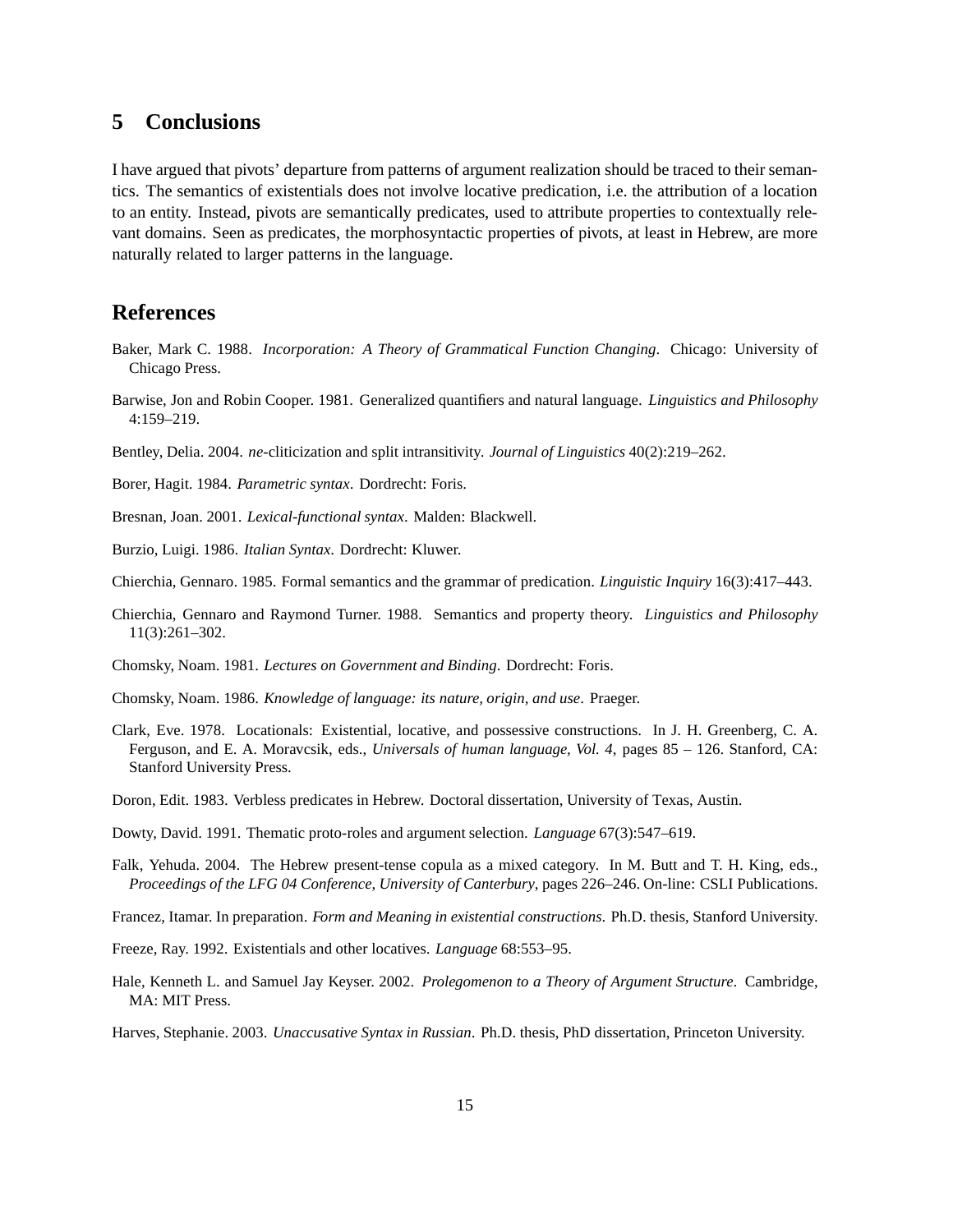- Hoekstra, Teun and Ren´e Mulder. 1990. Unergatives as copular verbs: Locational and existential predication. *The Linguistic Review* 7:1–79.
- Jackendoff, Ray. 1990. *Semantic Structures*. Cambridge, MA: MIT Press.
- Keenan, Edward. 1987. A Semantic Definition of Indefinite NP. In E. Reuland and A. ter Meulen, eds., *The Representation of (In)definiteness*, pages 286–317. Cambridge, MA: MIT Press.
- Keenan, Edward. 2003. The definiteness effect: Semantics or pragmatics? *Natural Language Semantics* 11:187– 216.
- Lambrecht, Knud. 2000. When subjects behave like objects: An analysis of the merging of S and O in sentence focus constructions across langauges. *Studies in Language* 24(3):611–682.
- Levin, Beth and Malka Rappaport Hovav. 1995. *Unaccusativity: At the Syntax-Lexical Semantics Interface*. Cambridge, MA: MIT Press.
- Levin, Beth and Malka Rappaport Hovav. 1998. Morphology and lexical semantics. In A. Spencer and A. Zwicky, eds., *The Handbook of Morphology*. Oxford, UK: Blackwell.
- Lyons, John. 1967. A note on possessive, existential, and locative sentences. *Foundations of Language* 3:390 396.
- McNally, Louise. 1992. An interpretation for the English existential construction. Doctoral dissertation, University of California, Santa Cruz.
- McNally, Louise. 1998. Existential sentences without existential quantification. *Linguistics and Philosophy* 21(4):353–392.
- Melnik, Nurit. 2002. Verb initial constructions in modern Hebrew. PhD dissertation, University of California, Berkeley.
- Milsark, Gary. 1974. Existential sentences in English. Doctoral dissertation, MIT.
- Milsark, Gary. 1977. Toward an explanation of certain peculiarities of the existential construction in English. *Linguistic Analysis* 3:1–29.
- Mittwoch, Anita. 1998. Cognate objects as reflections of Davisonian event arguments. In S. Rothstein, ed., *Events and Grammar*, pages 309–332. Dordrecht: Kluwer.
- Partee, Barbara Hall. 2004. Weak NPs in HAVE sentences. In *Compositionality in Formal Semantics: Selected Papers of Barbara Partee*. Oxford: Blackwell.
- Rodríguez-Mondoñedo, Miguel. 2005. Case and agreement in Spanish existential constructions (and beyond). Ms. University of Connecticut.
- Safir, Kenneth. 1987. What explains the definiteness effect. In E. Reuland and A. ter Meulen, eds., *The representation of (In)definiteness*. Cambridge: MIT Press.
- Schwartz, Linda. 1993. On the syntactic and semantic alignment of attributive and identificational constructions. In R. D. V. Valin, ed., *Advances in Role and Reference Grammar*, pages 433–462. John Benjamins.
- Van Valin, Robert D. 1990. Semantic parameters of split intransitivity. *Language* 66(2):221–260.
- Van Valin, Robert D. 1993. A synopsis of Role and Reference Grammar. In R. D van Valin, ed., *Advances in Role and Reference Grammar*. Amsterdam/Philadelphia: John Benjamins.